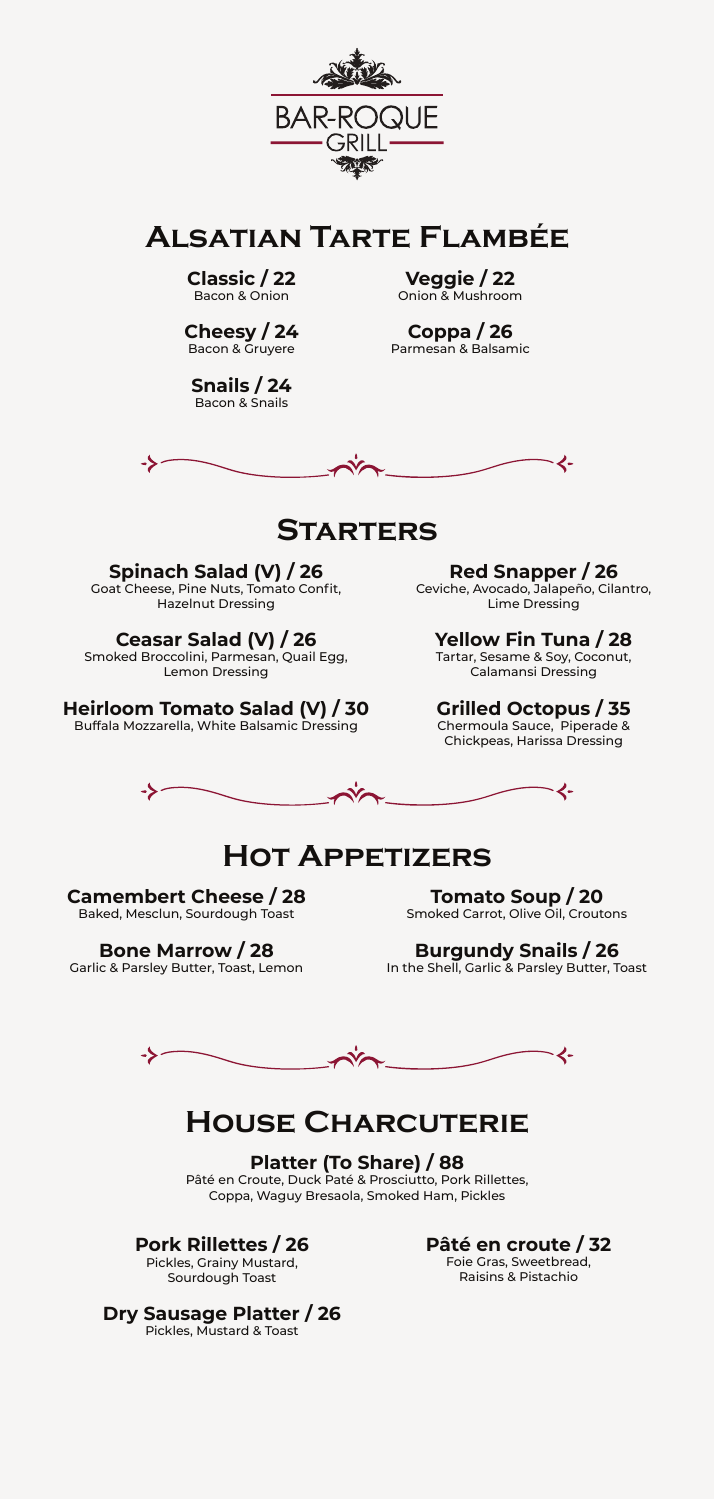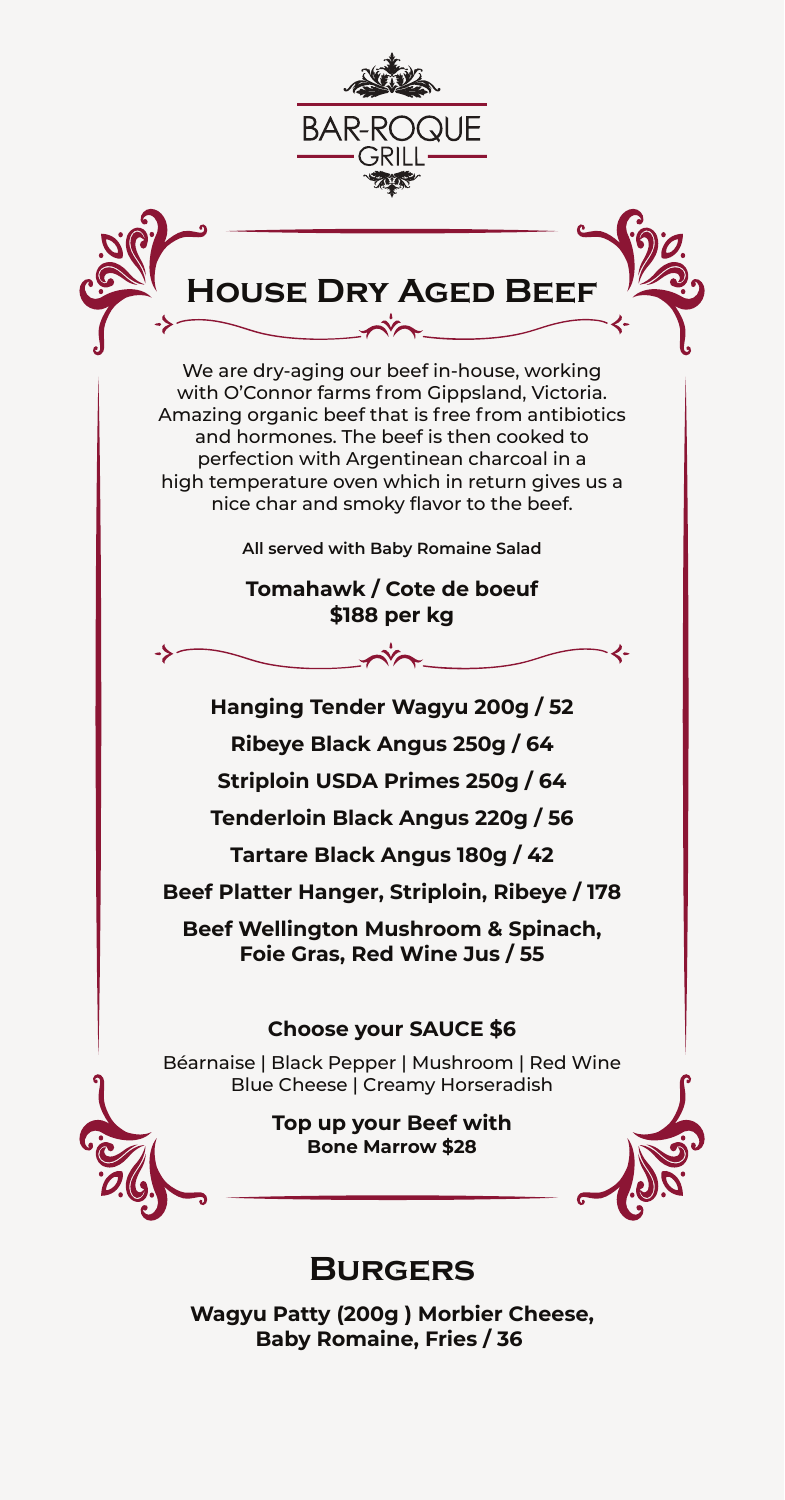

# **Poultry, Lamb & Pork**

### **Roasted Chicken / 42**

Half, Mashed Potatoes, Mushroom & Spinach, Morel Sauce

**Lamb Couscous / 44** Merguez, Semolina, Braised Vegetables & Harissa

### **Alsatian Choucroute / 42**

Sausages, Smoked Pork, House Sauerkraut



# **Pasta & Seafood**

**Raviole Royan (V) / 38** Mushroom, Gruyere & Garlic & Herbs Cream

**Tigers Prawns / 42** Tagliatelle, Basil, Garlic, Spicy Tomato Sauce

**Tuna Steak Miso / 44** Broccolini, Carrot, Shitake & Tomato Confit, Lemon

**Seabass / 46** "Paella", Prawns, Spinach, Chorizo, Peas, Smoked Paprika



### **Side Dishes**

**French Fries / 12 House Sauerkraut / 14 Mesclun & Balsamic dressing / 14 Raviole "Royan" / 16 Broccolini "Ceasar" Salad / 16 Smoked Broccoli & Garlic / 16 Gratin Dauphinois / 18 Sauteed Mushroom & Spinach / 18 Roasted Brussel Sprout & Bacon / 18 Truffle Mashed Potato / 18**